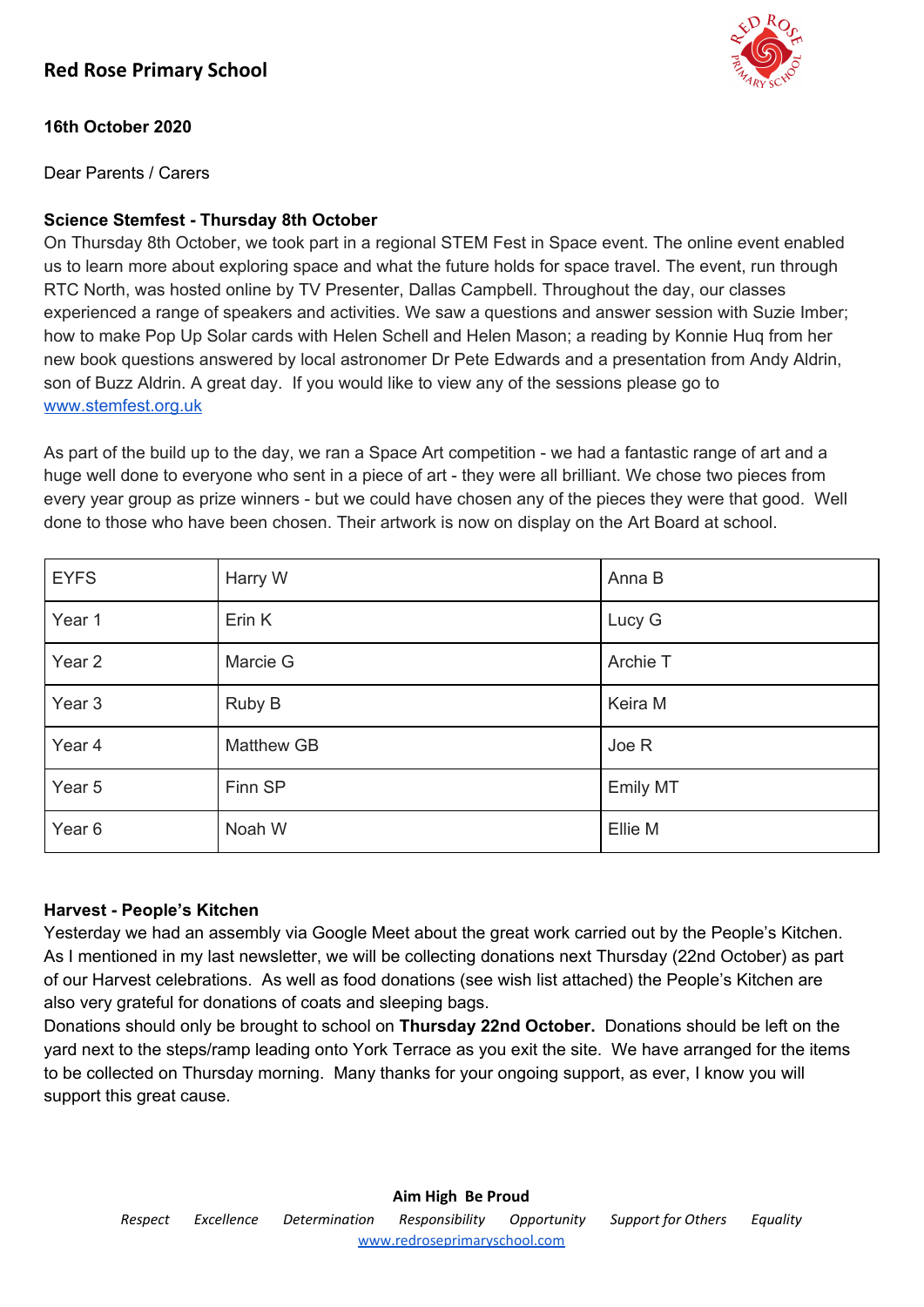# **Red Rose Primary School**



# **Contacting school**

One aspect of my role is to manage staff work life balance which is particularly pertinent at this current time. Over the last few weeks, I have been made aware of a number of parents contacting staff directly at varying times of the day, evening and at weekends. At Red Rose we strive to have good communication links with parents and carers but in order to support staff's work - life balance, can I please ask that you raise any questions / queries via the school office. This includes homework related questions. Any issues needing immediate attention outside of school hours should be directed to myself and I will respond accordingly. My email address is:

[a.brinton@redroseprimaryschool.com](mailto:a.brinton@redroseprimaryschool.com)

Many thanks for your understanding on this matter.

# **Non-uniform Day**

We recognise that many traditions and customs are on hold this year as we continue to manage the ongoing pandemic. To help create some cheer and fun for the children we will be holding a **non-uniform day on Friday 23rd October.** Children can come dressed in their halloween costumes or non-uniform and will take part in some Halloween themed activities during the day.

#### **Half term**

Just a reminder that school will close at the end of the day on Friday 23rd October and reopen on Monday 2nd November.

School will be closed Friday 20th November for staff training.

School closed for the Christmas break - Friday 18th December

#### **School Uniform**

We have contacted our suppliers who are still waiting on their supplier to deliver the hoodies so they can be embroidered. They are currently estimating the delivery to arrive at school next week - fingers crossed! As soon as these are available we will send orders home.

# **ParentPay**

We aim to be cashless by the end of term. If you have not yet activated your Parentpay account can you please do so, even if at the moment you don't need to make any payments. Thank you.

# **REMINDER:**

# **COVID-19 Prevention**

- Wash your hands frequently with soap and water for at least 20 seconds or use a hand sanitiser. (Do this after you blow your nose, sneeze or cough, before you eat, or handle food and after using the toilet).
- Avoid touching your eyes, nose and mouth with unwashed hands.
- Cover your cough or sneeze with a tissue, then throw the tissue in a bin. If you don't have a tissue use the crook of your arm.
- **●** Keep a 2m distance from anyone not in your household or support bubble.